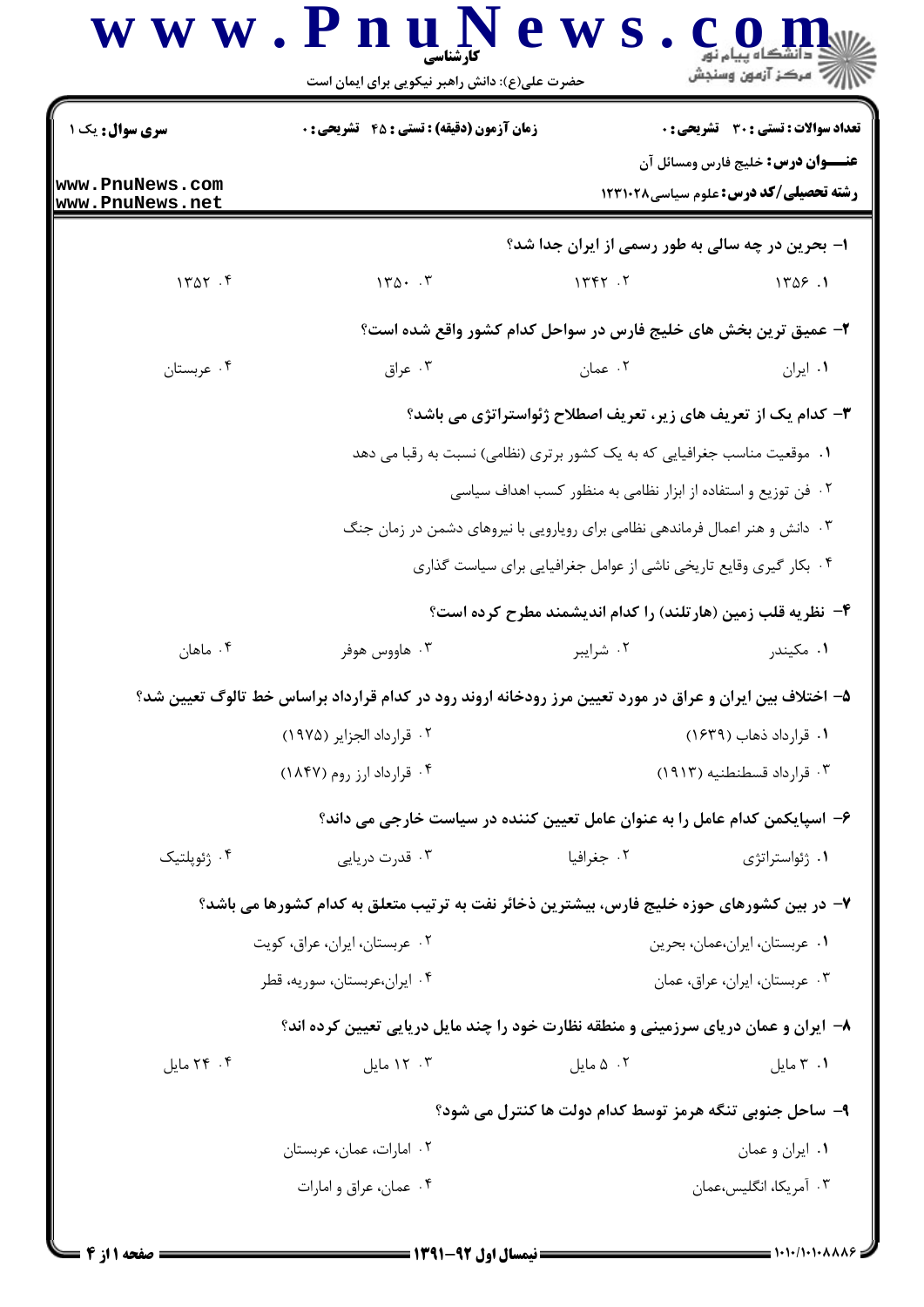| <b>سری سوال : ۱ یک</b>                          | زمان آزمون (دقیقه) : تستی : 45 آتشریحی : 0                                                                     |                                         | <b>تعداد سوالات : تستی : 30 ٪ تشریحی : 0</b>                                      |
|-------------------------------------------------|----------------------------------------------------------------------------------------------------------------|-----------------------------------------|-----------------------------------------------------------------------------------|
| www.PnuNews.com<br>www.PnuNews.net              |                                                                                                                |                                         | عنـــوان درس: خلیج فارس ومسائل آن<br><b>رشته تحصیلی/کد درس:</b> علوم سیاسی1۲۳۱۰۲۸ |
|                                                 |                                                                                                                |                                         | ∙۱− از نظر اسپایکمن کدام یک از موارد زیر مرکز ریملند (حاشیه زمین) است؟            |
| ۰۴ تنگه داردانل                                 | ۰۳ تنگه هرمز                                                                                                   | ۰۲ تنگه بسفر                            | ۰۱ کانال سوئز                                                                     |
|                                                 | 11- تلاش عربستان برای ایجاد خطوط لوله انتقال نفت از طریق دریای سرخ و دریای عرب به چه دلیلی صورت می گیرد؟       |                                         |                                                                                   |
| ۲ . ظرفيت بالاى خطوط لوله نسبت به حمل با نفت كش |                                                                                                                | ٠١. كاهش هزينه هاى حمل نفت از طريق لوله |                                                                                   |
|                                                 | ۰۴ کاهش وابستگی به تنگه هرمز                                                                                   |                                         | ۰۳ مشکلات مرزی با عراق با عمان                                                    |
|                                                 | ۱۲– در دهه ۱۹۷۰ میلادی چه کشورهایی به عنوان پایه های اصلی سیاست«دو ستونی» امریکا در منطقه خلیج فارس محسوب      |                                         | می شدند؟                                                                          |
| ۰۴ ایران و عربستان                              | ۰۳ عربستان و کویت                                                                                              | ۰۲ ایران و عمان                         | ٠١ عراق و ايران                                                                   |
|                                                 | ۱۳– کدام یک از مسائل زیر از خصوصیات مشترک اکثر کشورهای خلیج فارس است؟                                          |                                         |                                                                                   |
|                                                 | ۰۲ وابستگی اقتصادی به غرب                                                                                      |                                         | ٠١ منبع اصلى ثروت أنها توليدات صنعتى است                                          |
|                                                 | ۰۴ وجود اقتصادهای متنوع و قوی                                                                                  |                                         | ۰۳ سیستم های دفاعی آنها متوجه غرب است                                             |
|                                                 |                                                                                                                |                                         | ۱۴- مهمترین پایانه صدور نفت ایران در خلیج فارس در کدام جزیره می باشد؟             |
| ۰۴ لارک                                         | ۰۳ کیش                                                                                                         | ۰۲ خارک                                 | ۰۱ قشم                                                                            |
|                                                 | ۱۵– در کودتای سال ۱۳۳۷ عراق چه کسی رژیم سلطنتی را منقرض و به جای آن رژیم جمهوری اعلام کرد؟                     |                                         |                                                                                   |
| ۰۴ عبدالسلام عارف                               | ۰۳ عبدالکريم قاسم                                                                                              | ۰۲ صدام حسين                            | ۰۱ رشید عالی گیلانی                                                               |
|                                                 | ۱۶- چرا مصر در سال ۱۹۷۹ از جامعه کشورهای عربی طرد شد و این کشورها روابط با مصر را تحریم کردند؟                 |                                         |                                                                                   |
| ٠٢ مخالفت با گسترش اتحاديه عرب                  |                                                                                                                | ٠١ حمايت از انقلاب اسلامي ايران         |                                                                                   |
| ۰۴ طرفداری از سیاست های شوروی                   |                                                                                                                |                                         | ۰۳ امضا قرارداد صلح کمپ دیوید                                                     |
|                                                 | ۱۷– اولین شیخ نشین منطقه خلیج فارس که در سال ۱۳۴۰ از تحت الحمایگی انگلستان خارج و استقلال خود را اعلام کرد، چه |                                         | نام دارد؟                                                                         |
| ۰۴ عربستان                                      | ۰۳ عمان                                                                                                        | ۰۲ بحرين                                | ۰۱ کويت                                                                           |
|                                                 |                                                                                                                |                                         | ۱۸– شرکت آرامکو در کدام کشور منطقه خلیج فارس فعالیت می کند؟                       |
| ۰۴ کويت                                         | ۰۳ عربستان                                                                                                     | ۰۲ عمان                                 | ٠١. امارات                                                                        |

 $= 1.1.11.1.1.117$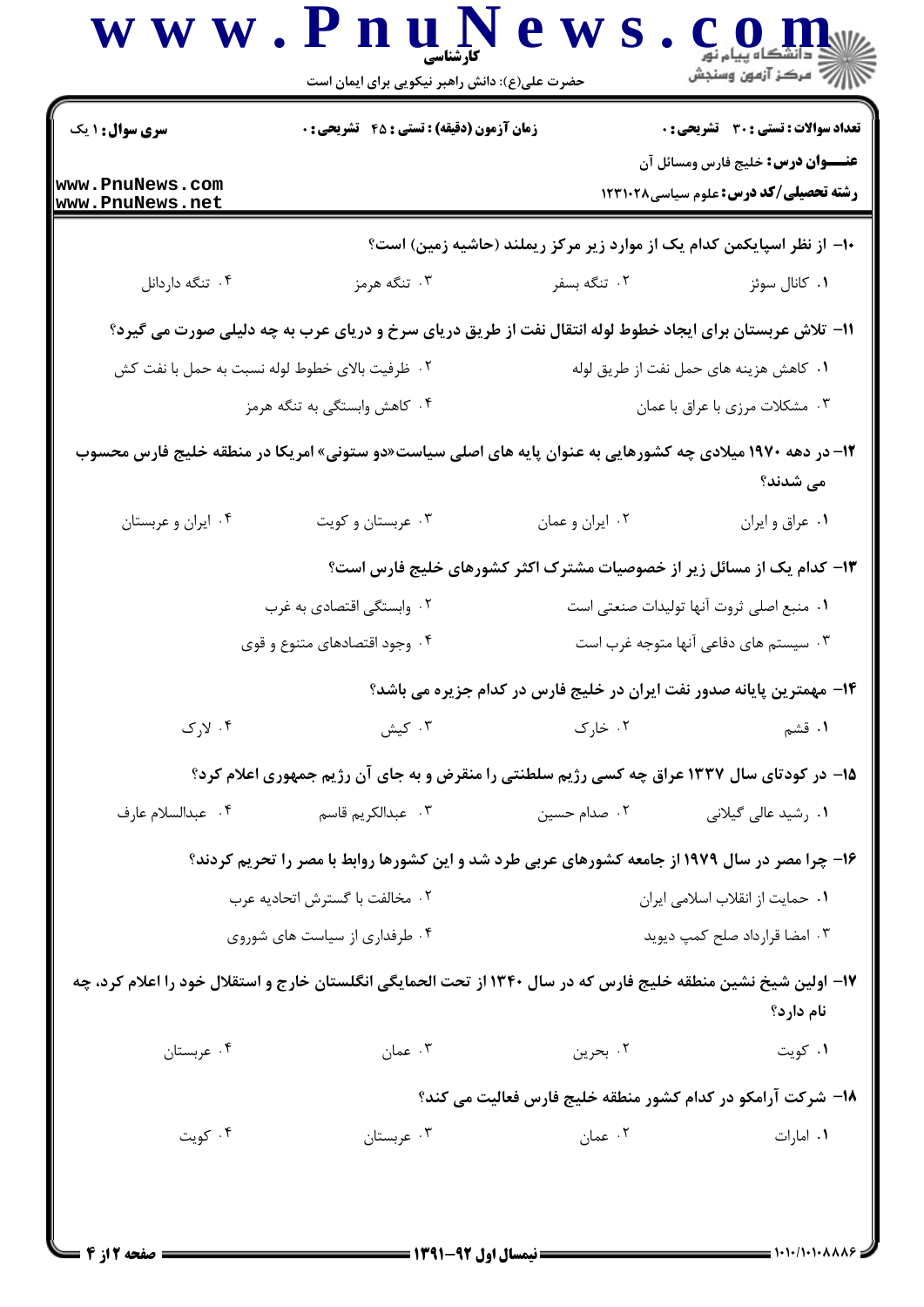| <b>سری سوال : ۱ یک</b>                      | <b>زمان آزمون (دقیقه) : تستی : 45 گتشریحی : 0</b>                                                                   |                                                                  | <b>تعداد سوالات : تستی : 30 ٪ تشریحی : 0</b><br><b>عنـــوان درس:</b> خلیج فارس ومسائل آن |
|---------------------------------------------|---------------------------------------------------------------------------------------------------------------------|------------------------------------------------------------------|------------------------------------------------------------------------------------------|
| www.PnuNews.com<br>www.PnuNews.net          |                                                                                                                     |                                                                  | <b>رشته تحصیلی/کد درس:</b> علوم سیاسی ۱۲۳۱۰۲۸                                            |
|                                             | ۱۹– در بین صنایع زیر کدام صنعت در کشورهای حوزه خلیج فارس بعد از نفت بیشترین اهمیت را دارد؟                          |                                                                  |                                                                                          |
| ۰۴ اتومبيل سازى                             | ۰۳ پتروشیمی                                                                                                         | ۰۲ فولاد                                                         | ۰۱ آلومينيم                                                                              |
|                                             | +۲- بزرگترین کارخانه تصفیه آلومینیم خاورمیانه به نام آلبا در کدام کشور قرار دارد؟                                   |                                                                  |                                                                                          |
| ۰۴ قطر                                      | ۰۳ امارات                                                                                                           | ۰۲ بحرين                                                         | ۰۱ عربستان                                                                               |
|                                             | ۲۱–در امارات متحده عربی کدام شیخ نشین نه تنها بیشترین حجم تولید نفت بلکه رهبری کشور را در دست دارد و تصمیماتی       |                                                                  | بدون توجه به سایرین اتخاذ می نماید؟                                                      |
| ۰۴ شارجه                                    | ٠٣ رأس الخيمه                                                                                                       | ۰۲ ابوظبی                                                        | ۰۱ دوبی                                                                                  |
|                                             |                                                                                                                     | ۲۲– در امارات متحده عربی کدام شیخ نشین به عنوان پایتخت تعیین شد؟ |                                                                                          |
| ۰۴ راس الخيمه                               | ۰۳ شارجه $\cdot$                                                                                                    | ۲. ابوظبی                                                        | ۰۱ دبی                                                                                   |
|                                             | ۲۳- مهم ترین دلیل عراق در اینکه کویت را بخشی از خاک عراق می داند چیست؟                                              |                                                                  |                                                                                          |
|                                             | ۰۲ کویت سیاست خصمانه ای نسبت به عراق داشته است                                                                      | ٠١ عراق ساحل قابل ملاحظه اي در خليج فارس ندارد                   |                                                                                          |
| ۰۴ از نظر تاریخی کویت جزئی از عراق بوده است |                                                                                                                     | ۰۳ تعداد زیادی عراقی در کویت زندگی می کنند                       |                                                                                          |
|                                             | ۲۴– کدام منطقه زیر در ساحل اقیانوس هند قرار دارد و می تواند وابستگی عربستان به تنگه هرمز و باب المندب برای صدور     |                                                                  | نفت را کاهش می دهد؟                                                                      |
| ۰۴ جيزان                                    | ٠٣ ربع الخالي                                                                                                       | ٠٢ حضرالموت                                                      | ۰۱ نجران                                                                                 |
|                                             | <b>۲۵</b> – هدف اصلی ساموئل هانتینگتون از طرح نظریه «برخورد تمدن ها» بعد از فروپاشی اتخاد شوروی کدام گزینه زیر است؟ |                                                                  |                                                                                          |
| ۰۲ اعلام پایان منازعه های ایدئولوژیک        |                                                                                                                     | ۰۱ آماده سازی زمینه جنگ و اختلاف                                 |                                                                                          |
|                                             | ۰۴ نوید صلح و ثبات جهانی                                                                                            |                                                                  | ۰۳ تبیین علمی مسأله اختلاف های فرهنگی                                                    |
|                                             | ۲۶– در میان کشورهای عربی کدام کشور به خاطر قدرت نظامی، قدرت اقتصادی و تجلی فرهنگی از نقش رهبری برخوردار             |                                                                  | است؟                                                                                     |
| ۰۴ امارات                                   | . ۳ مصر                                                                                                             | ۰۲ عراق                                                          | ٠١ عربستان                                                                               |
|                                             | ۲۷– کدام گزینه زیر سیاست امریکا در مورد حفظ وضع موجود یا ثبات سیاسی در منطقه خلیج فارس را در معرض خطر قرار می       |                                                                  | دهد؟                                                                                     |
|                                             | ۰۲ تضادهای محلی بین دولت های منطقه                                                                                  |                                                                  | ۰۱ توسعه اقتصادی کشورهای منطقه                                                           |
|                                             | ۰۴ صادرات نفت از منطقه خلیج فارس                                                                                    | ۰۳ اتحاد منطقه ای بین کشورهای خلیج فارس                          |                                                                                          |